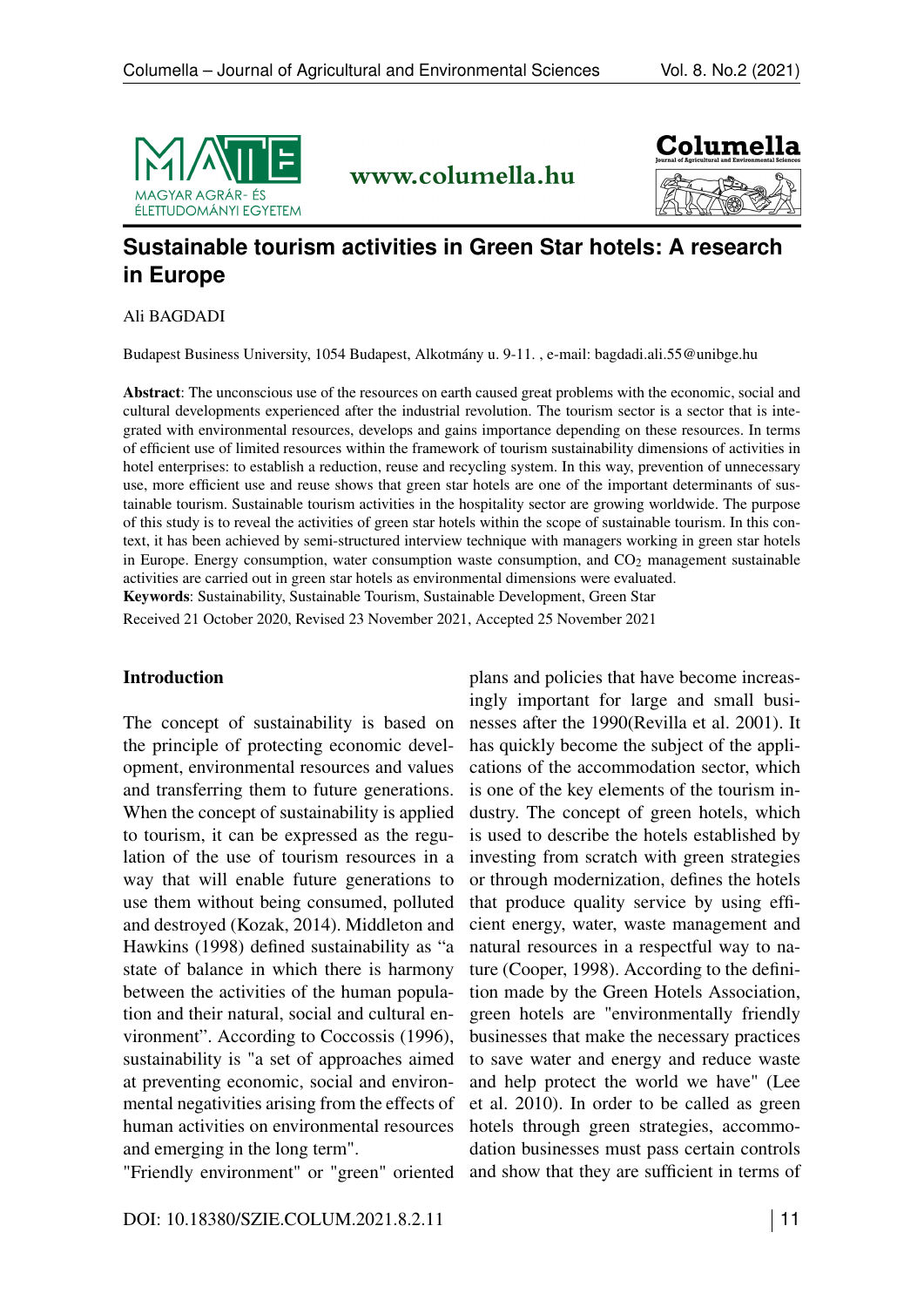air quality, energy, water and waste management (Middleton and Hawkins, 1998). Although the high number of these certificates makes it difficult to define, green certificates can be defined as "effective instruments that improve the environmental quality of the tourism region while minimizing the damage caused by the products, production methods, services and processes produced by the tourism industry" (Kozak, 2014).

19th century, the rapid industrialization efforts that emerged as a result of the developments in the economic, social, cultural, environmental and technological fields with the Industrial Revolution caused irreparable damages on natural resources and the environment (Mebratu, 1998). In the 1970s, various meetings were organized under the leadership of international organizations such as the United Nations and the World Bank in order to prevent these damages to the environment and natural resources, and as a result of these meetings, the concepts of "Sustainability" and "Sustainable Development" emerged (Cunningham, 2004). Sustainability principles have been adapted within the tourism sector as in agriculture, industry and many other sectors, and the concepts and principles of "Sustainable Tourism" have been developed under the leadership of the World Tourism Organization and the United Nations (Despotakis, 1987).

Moreno, Lorento, and Jimenez (2004), in a study examining the environmental strategies adopted in the service sector and their effects on the performance of a company, found that the environmental strategies of Spanish hotels in their research findings on environmental protection activities are related to the higher performance level of the companies in the group with more advanced environmental strategies, but emphasized that it has nothing to do with performance. Kapiki (2012) in eco-friendly hotels, it is emphasized that green activities applied in hotels within the scope of sus-

tainable tourism provide cost benefits and increase customer satisfaction. At the same time, it was emphasized that the competitiveness of hotels with green management increased (Revila, et al. 2001). Amran et al. (2017), in the study of 115 hotels in Perlis, shows that hoteliers are starting to show a positive sign of adopting environmental practices such as the use of energy-efficient light bulbs, water-saving and recycling management programs . In aditiion Mungai and Irungu (2013), in research on green activities in 4 \* and 5 \* hotels in Mombasa, Kenya, it has revealed that the most water consumption was prevented from four general categories: energy management, waste management, water saving and green supply / recycling. Hays and Dosen (2014), in their research, indirect activities that save energy and water highlighted the importance of the proper recycling of waste. Not only do they reduce costs, they also build trust in green activities and thus add value to hotel services and brand. According to Sharma (2019) research on eco-friendly hotels in North India, green hotels recycle waste products and water, reduce the use of paper, ban the use of plastic and other toxic elements, customer intentions and customers such as the characteristics of products and services made in a sustainable way. it has been put on the ground that it directed to choose. In addition, Manaktola and Jauhari (2007) found that environmentally friendly practices are determinants of consumer preferences and choices as a result of their research. In addition, the green hotel where consumers stay; It has been concluded that participating in the environmental certification program, performing recycling practices and offering environmentally friendly products and services are effective in the customers' selection of green hotels.

In addition to the evaluation programs specific to sustainable hotel businesses such as internationally recognized Green Key (Denmark), Eco label (Worldwide), Green Leaf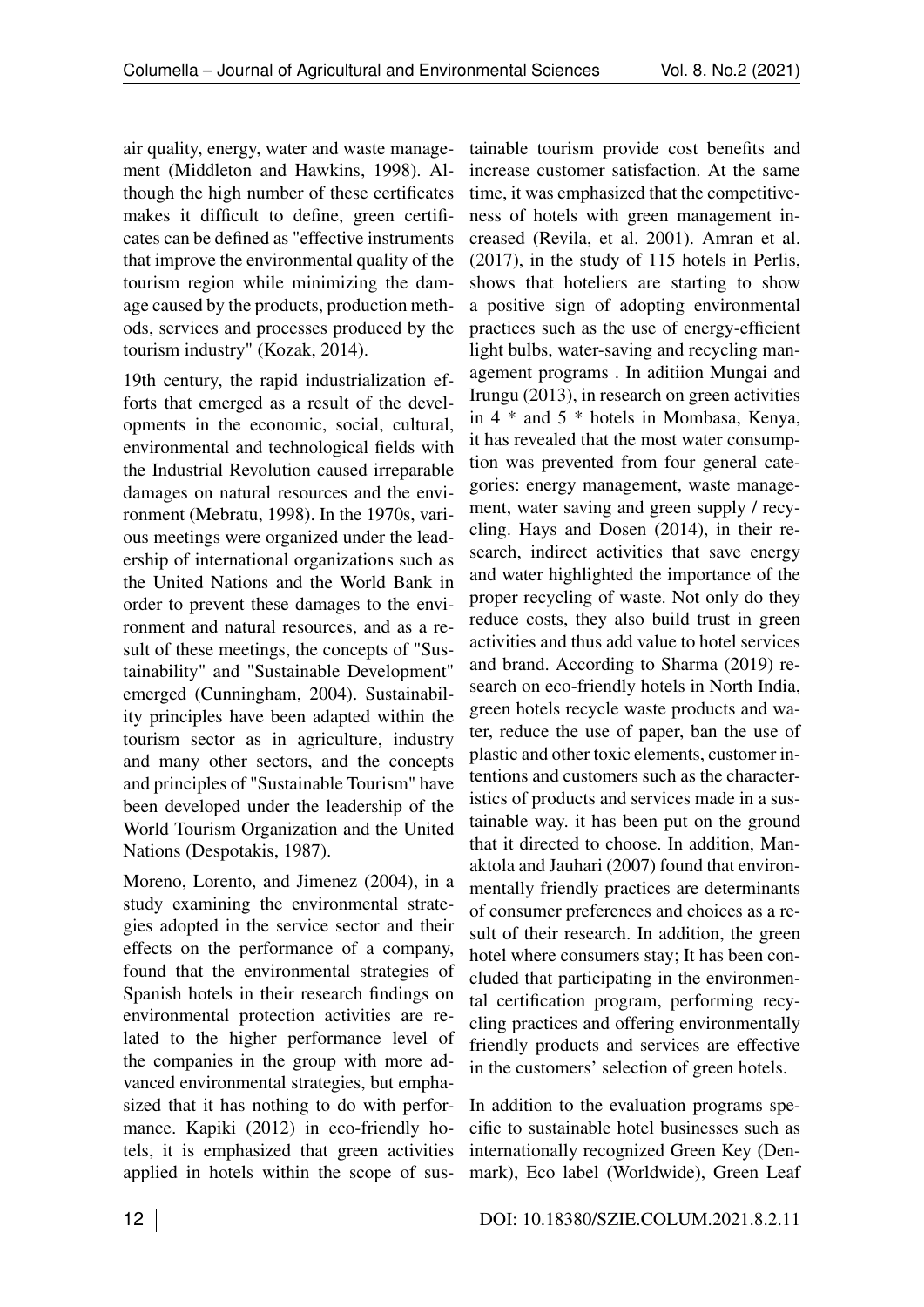Table 1: Energy management Activities

<span id="page-2-0"></span>To close the curtains of empty rooms. Staff are advised to turn off lights in not use rooms. Installing LED bulbs to replace the halogen bulbs. Hotels have solar panels. Tesla Destination electric vehicle charging point. Heating system is controlled automatically in the general areas of the hotels. Lighting sensors are used in public areas.

(Thailand), Nordic Swan (Scandinavia), EU Flower (European Union), There is a Green Globe certification program, which is given to environmentally friendly accommodation facilities within the framework of social responsibility of hotels (Darnall, 2008; Honey and Rome, 2001). One of the most important and devoloping program which is established by The World Travel and Tourism Council (WTTC) The Green Globe in 1993 and is a worldwide leading certification. The Green Globe's worldwide network is recognized in 187 countries. Green Globe Certificate fully complies with ISO 17021 standards. The figures show that there are more than 800 certified businesses. The Green Globe certification program creates plans for energy, water, waste consumption as well as  $CO<sub>2</sub>$  management in hotels [\(https://greenglobe.com\)](https://greenglobe.com).

The aim of the research, which has been prepared based on all these issues, is to reveal the implementation activities in 5\* hotels with green globe certification in Europe within the scope of sustainable tourism. The protection of natural and cultural wealth plays an important role in ensuring sustainability in tourism. For this reason, it is necessary to continue sustainable development in tourism and sustainability studies. The research is important in terms of the activities of accommodation businesses, which are one of the most important stakeholders of the tourism sector, in terms of minimizing their damage to the environment and provid-

ing better service.

# The Aim and Importance of the Research Method

The aim of this research is to reveal the applications and environmental contributions of 5\* Green Globe hotels in Europe. Highlighting the activities related to the environment in Europe and the applications made in the field of tourism, as well as the applications of the Green Globe member hotels have been revealed.

As one of the sectors where environmental factors are important, the protection of natural, historical and cultural resources that constitute the input of the tourism sector, in other words, prevention of their destruction is of great importance for the existence, development and continuity of the sector. One of the most important stakeholders of the tourism sector, the damage they give to the environment due to the activities of accommodation businesses is to be minimized and to provide better service.

### The Universe and Sample of the Research

The number of sustainable hotels with Green Globe certification in Europe is 245. However, as the research will examine the practices of hotel businesses within the scope of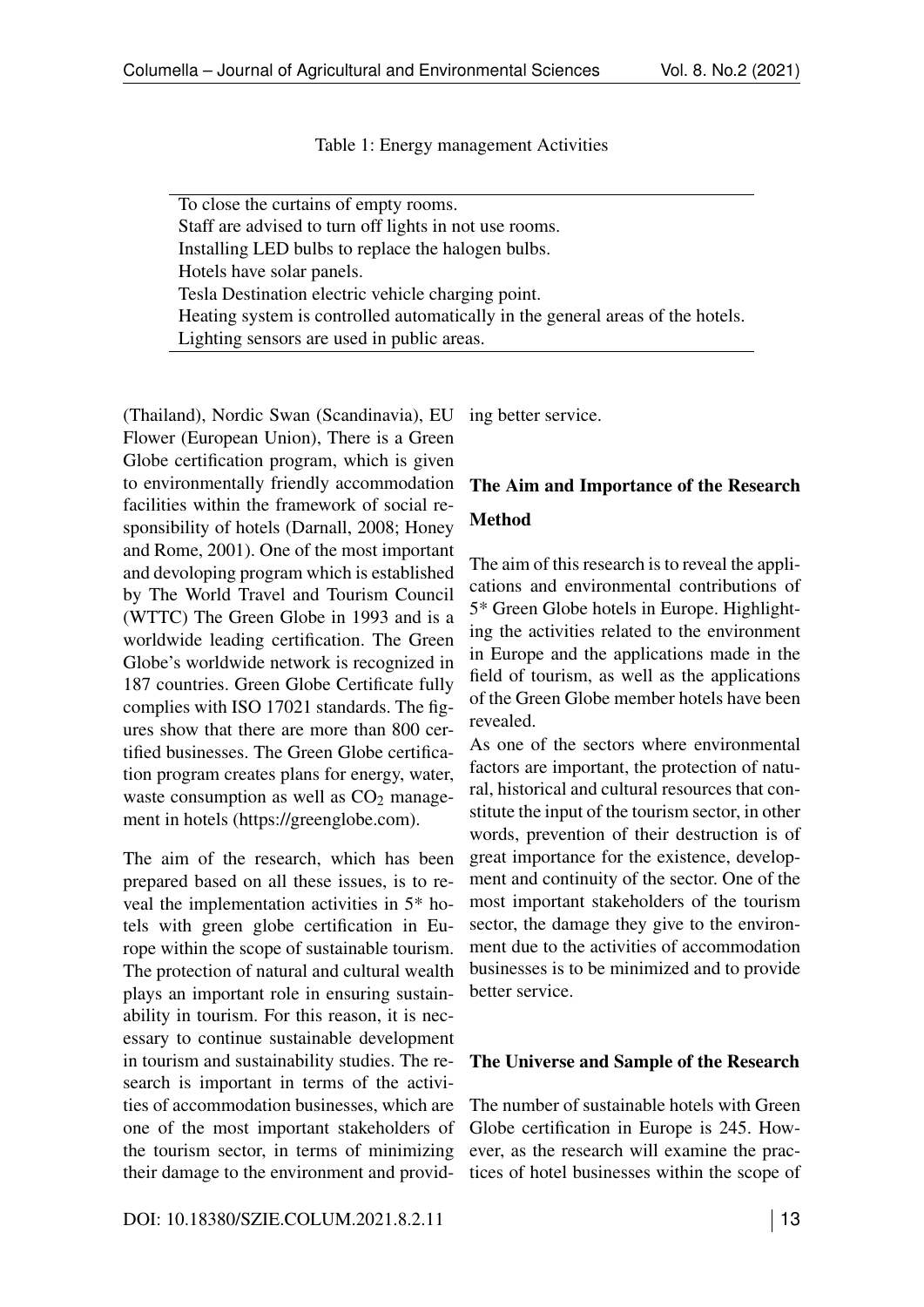<span id="page-3-0"></span>

| Organic linen: all of our linen certified organic | Organic (refillable) amenities.                   |
|---------------------------------------------------|---------------------------------------------------|
| Proper disposal of used chemicals.                | Non single use plastic.                           |
| Waste compactors, the waste registering           | It use to waste compactors, the waste registering |
| in a hotel optimizer.                             | in a hotel optimizer.                             |
| Toiletries are biological and biodegradable.      | Composting kitchen waste.                         |

Table 2: Waste management Activities

sustainable tourism, the sample of the study consists of 22 5\* hotels with Green Globe certification.

### Data Collection Process

In this research, as a data collection method, information about the applications in the hotels with the Green Globe Certification Program within the scope of sustainable tourism is collected from the websites of the hotels.

# **Results**

### *Energy management*

Hotels are very committed to reducing energy consumption in all its facilities, in the past has implemented some measures to make this reduction (Table [1\)](#page-2-0).

Hotels have just implemented a computer shutdown policy that operates where it is feasible. They have the policy to close the curtains of empty rooms, to regulate the temperature of the building, which leads to a reduction in the use of energy. In addition, Staff are advised to turn off lights in rooms that are not in use, such as their offices. Hotels also installing LED bulbs to replace the halogen bulbs that we have in the hotel.

### *Waste Management*

An area in which the hotel feels very committed through the system of continuous improvement of waste management. Hotels use new recycling containers so that recycling is

easier according to the type of waste. To control waste management, all recycling is done in the back of hotels, besides, has begun to record the amount of waste it generates and what type they are to create long-term waste reduction plans (Table [2\)](#page-3-0).

Hotels have also begun to use waste compactors. The compactors will not only help to reduce the amount of waste produced but also reduce greenhouse gas emissions, reducing the number of times per month that waste must be collected so that it will not only generate a positive impact for the environment but also that will also allow saving costs to the company, also, recently we have begun to register the waste in a hotel optimizer we will use this data to create recycling objectives of the departments.

Non-single-use plastic, all plastic items are substitute with biodegradable options; i.e.: slippers, straws. Organic (refillable) amenities, locally produced organic amenities available to guests without needing to use disposable bottles.

# *Water Management*

This is an area where hotel guests can actively participate since they can communicate that they do not want their sheets and towels washed by placing the note on their bed and with their towels. Flow reducers and movement sensors have been installed in male urinals and toilets with double discharge in all hotel services to reduce the amount of water consumed by guests without lowering quality standards (Table [3\)](#page-4-0).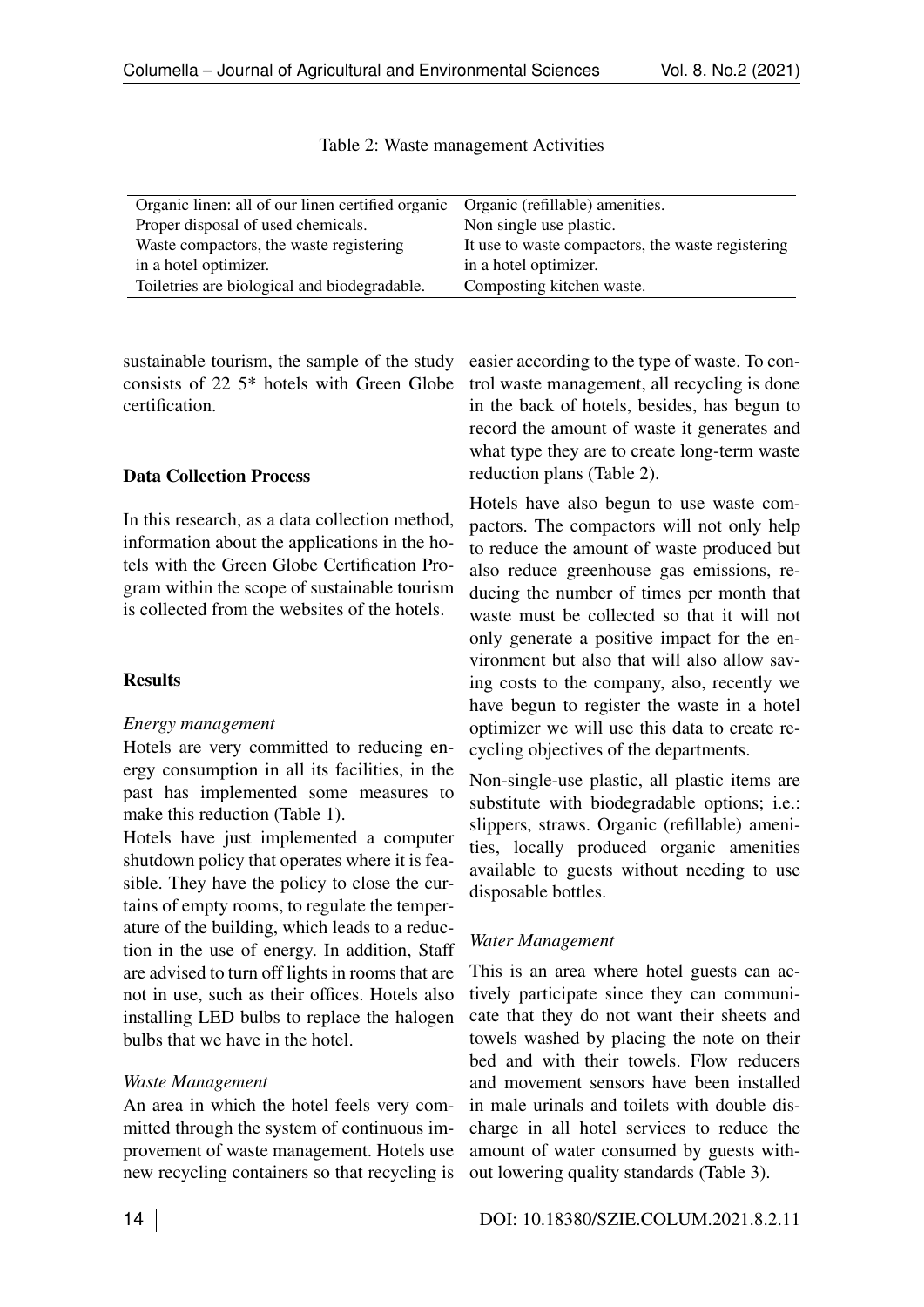Table 3: Energy management Activities

<span id="page-4-0"></span>On request sheets and towels change.

<span id="page-4-1"></span>Flow reducers and movement sensors have been installed in toilets and all hotel services. Rainwater is used to irrigate the garden and has a water drainage system. Toilet flush is water conserving.

Table 4:  $CO<sub>2</sub>$  management Activities

Hotel register and evaluate their  $CO<sub>2</sub>$  emissions monthly. Water plant uses advanced heat recovery technology. Hotels use energy-efficient computers and other machines.

### *CO*<sup>2</sup> *Management*

Guests and visitors of the hotel also are informed of the best ways to move around the city sustainably. Hotels use energy-efficient computers and other machines, which are Energy Star certified or other energy efficiency certificates. Water plant uses advanced heat recovery technology to extract heat from cooled areas and then reuses it to create hot water. This technology delivers high output for low input, leading to a direct saving in  $CO<sub>2</sub>$  emissions and running costs. Hotels use energy-efficient computers and other machines, which are Energy Star certified or other energy efficiency certificates (Table [4\)](#page-4-1).

However, education and training of staff in regards to waste separation and recycling take place on regular basis. It also takes part in socio-cultural activities in hotels. Hotels have a global perspective of its socio-cultural work and integration of other cultures, so it welcomes guests and workers from all over the world.

The training of its employees reflects this global perspective to ensure that all its workers have a better understanding of both the local and cultural culture of the guests and visitors who come to the hotel. Guests must be properly treated according to their culture, so the staff has been trained for better understanding the culture of each of their clients, thus increasing their final satisfaction with the company. From here hotels support the development of the local culture of the world, so they try to integrate it as much as possible in the establishment in the same way we support the intellectual property of the local culture. In the same way that local employees are trained to be able to serve the needs of their clients.

### Conclusion

As a result of tourism activities, economic development and protection of environmental values, even increasing these values are the main objectives for sustainable tourism development. Making tourism sustainable depends on the elimination of some negativities and bold initiatives. In addition, " Water saving, increasing energy efficiency, reducing the consumption of environmentally hazardous substances and the amount of waste, encouraging the use of renewable energy resources, planning accommodation businesses environmentally sensitive starting from the investment stage, adapting the touristic facility to the environment, orga